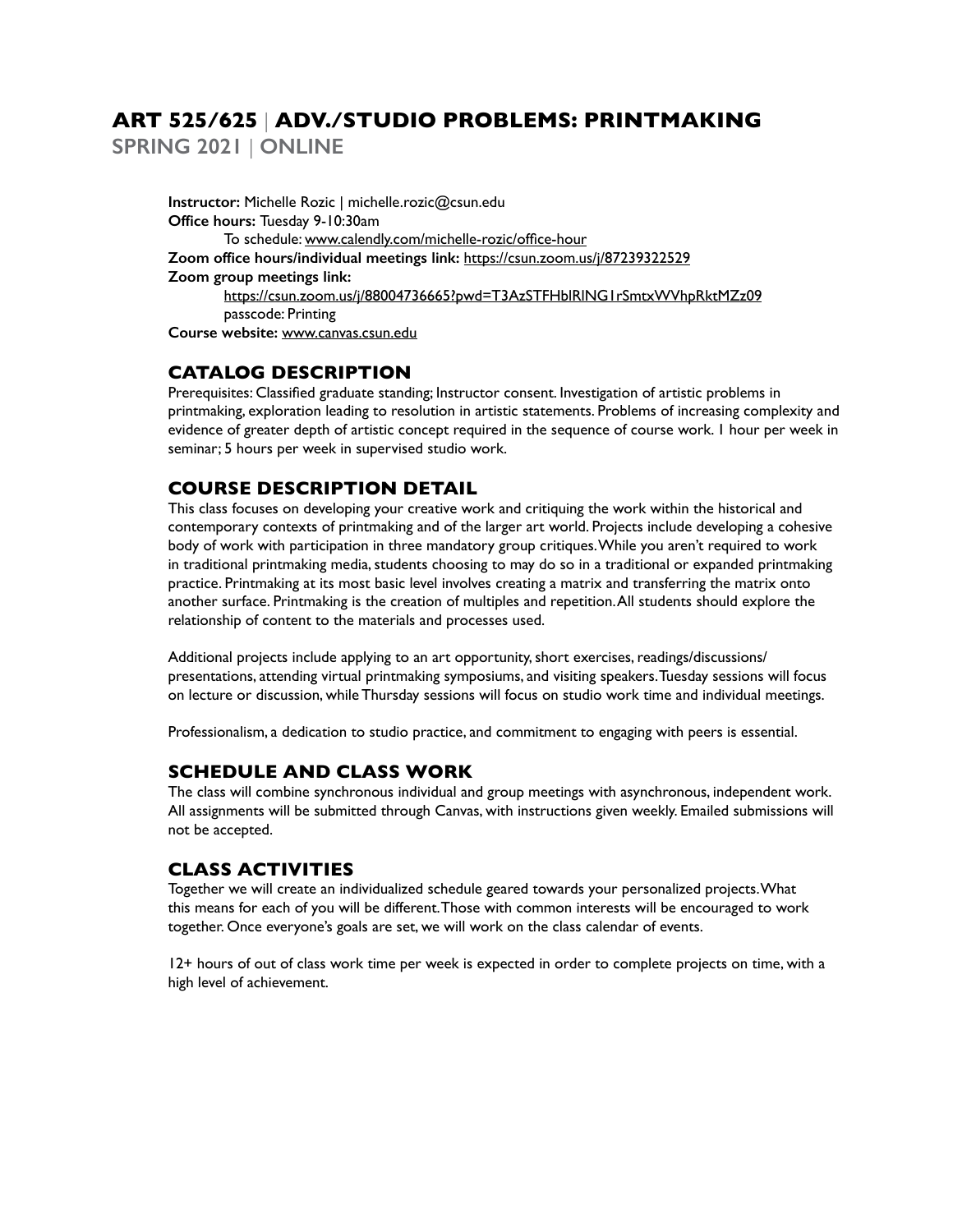### **Artwork**

Artwork proposals will include research, experimentation, and the production of a body of creative works.

**Critique:** Finished, in progress, and/or experimental work will be shown for each critique, including the final critique. You will be evaluated based on the quantity of output, progress throughout the semester and developed understanding of your studio practice. You will not be penalized for failures, as they are integral to experimentation and growth. The class critiques will include work created for this course and not critiqued in other courses. An artist statement is required at each crit.

**Artist Statement:** Your artist statement will evolve over the semester and can encompass your entire body of work.

**Portfolios:** A virtual portfolio is due each critique with work professionally documented, along with an artist statement and image list including the title, dimensions, and media. Unprofessional photos – blurry, skewed, distorted, distracting background – will not be accepted. Submit images at least 2000 pixels on the shortest dimension. Label your files Last Name\_First Name\_Title. extension (i.e. Rozic\_Michelle\_Tidelands.jpg).

## **Discussions**

Online community will be a cornerstone of the semester. Synchronous and asynchronous class discussions will take place to foster community and support artwork and professional practice.

Our class community will become an accountability group. At the beginning of the semester we will set individualized goal/s and each week the group will support each other in reaching them.

## **Art Opportunity**

Each of you will research and apply to/create at least one art opportunity by the semester's end. Opportunities may include, but are not limited to: virtual/physical exhibitions, proposed conference workshops/presentations, grants, residencies, graduate program applications, teaching or art related jobs.

### **Workshops**

The class will discuss which workshops are most relevant to the art opportunity goals. Possibilities include:

- **Artist statements and graduate project abstract**
- **Photographing work and retouching images**
- **Marketing:** website, business cards, social media, CV, artist statement
- **Teaching packets:** Decoding job calls, teaching philosophy, artist statement, CV, images of work and student work, sample syllabus

• **Gallery packets:** Image documentation, gallery and show opportunity research, letters of interest, applying or submitting materials to at least one opportunity

- **Public speaking:** artist talk, elevator pitch
- Other TBD

## **Virtual Printmaking Symposium/Guest Speakers**

The class will participate in the Self-Help Graphics virtual printmaking symposium. Visiting artists will be invited for artist talks and possibly for studio visits.

## **Citizenship**

Basic consideration for the instructor, guests and fellow students. This means submitting work with proper file names, submitting to proper modules, participating with courtesy in discussions, professionalism with communications, etc. Most students are good citizens.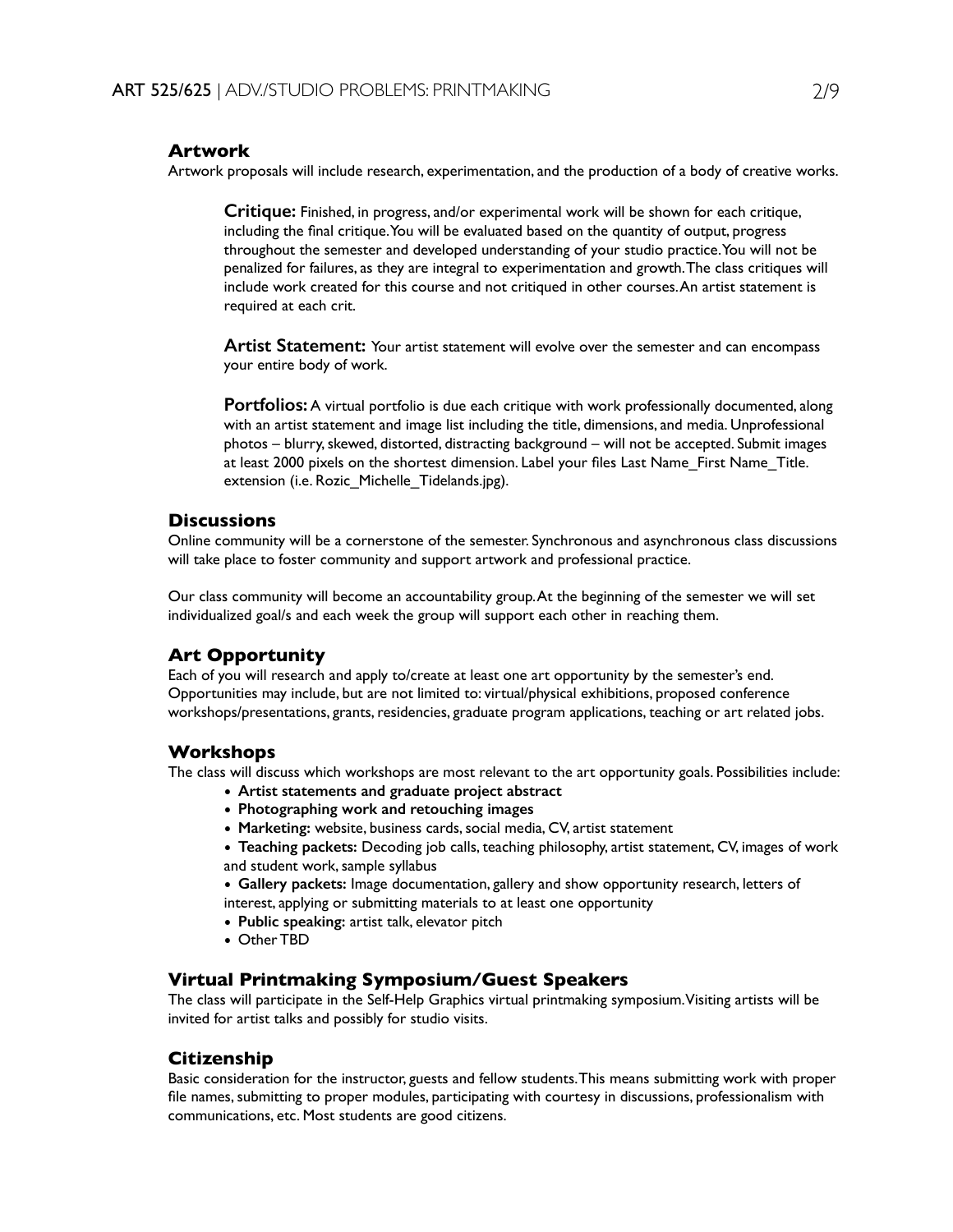CSUN student code of conduct: www.csun.edu/studentaffairs/pdfs/standards\_student\_conduct.pdf

#### **Text**

Information will be given through handouts, lectures and demonstrations.

#### **Required Materials and Supplies**

Additional materials and supplies determined by course proposal and goals.

#### **Device to access internet**

You need bandwidth sufficient to watch short videos, download and upload files, and video chat. If you don't have a suitable computer or reliable internet you can borrow a laptop and/or hotspot from CSUN.

https://www.csun.edu/it/device-loaner-program

#### **External hard drive or cloud storage**

An external hard drive or cloud storage. CSUN student's are automatically provided with a myCSUNbox cloud storage account. https://www.csun.edu/it/mycsunbox

#### **Digital camera**

Such as a cell phone camera.

### **Home Studio**

A dedicated space will be vital to creating artwork for this course. This will look different depending on your home situation. For some, it will be a space that can be left setup for the duration of the semester, such as a desk or table. For others, it will be a container to store course materials, with an agreed upon time to use a shared space such as the coffee table, or a utility table in a garage. The most convenient, luxury option is to have a dedicated space that can be left as is for as long as you need it setup.

Home studios are best used with materials low in toxicity. I recommend keeping food handling tools separate from art tools. If a kitchen table is used, before beginning work fully clear the table, while working cover the table, and once finished, clean the table thoroughly before using again for food handling. The same procedure should be applied for kitchen counters and sinks.

- **Flat work surface:** table, desk, floor
- **Sink:** kitchen, bathroom, utility
- **Art supply storage:** container, shelves
- **In progress artwork storage:** shelves, drying rack, mail sorter

For more tips on setting up your space, view the *Setting up a Home Studio* slide lecture.

## **TIME MANAGEMENT**

Online courses require greater personal responsibility of time management, especially if you are balancing a full schedule of online courses with variable deadlines, work, or other personal responsibilities. If it isn't already part of your daily practice, set up a weekly planner. Some prefer a pocket-sized weekly planner or a large calendar pinned to the wall. Others prefer virtual so the calendar can sync across devices and be shared with others. I use google calendar exclusively and like that I can access it from anywhere from multiple devices. I color code calendars so work, personal, and family are easy to see. Recurring obligations are blocked in, such as classes I teach. Personal time is blocked in, such as lunch. Some calendars are shared to ease scheduling of group events, such as my family calendar.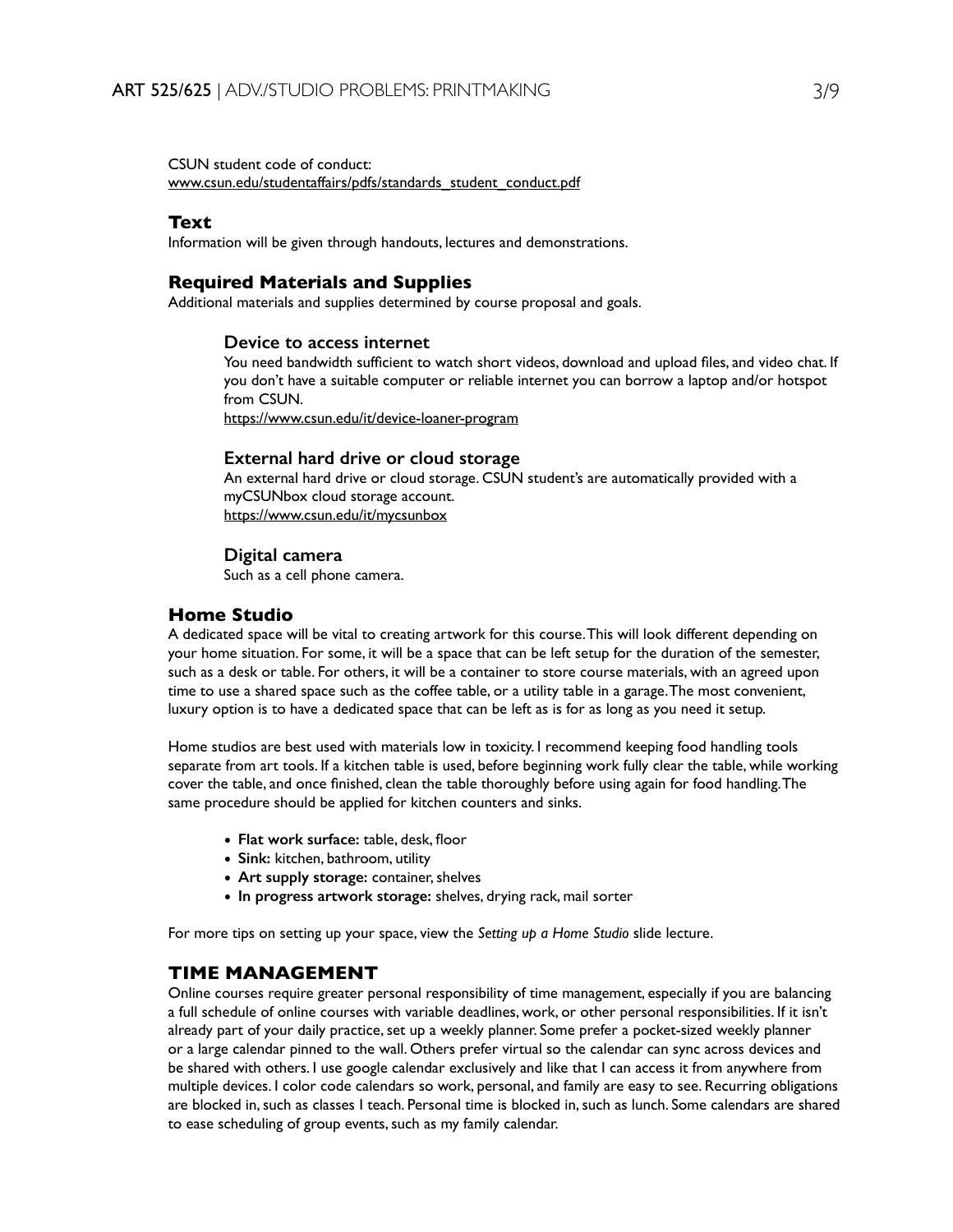Set aside dedicated blocks of time each week for this class, and write in the work to be completed. Note due dates. This will afford you the time to complete assignments each week. If you finish a task early, enjoy your free time before your next event begins.

Working at home, show up prepared. Do your best to ensure you have materials to work at the start of each work day, including technology and art materials, an internet connection, and some kind of phone or other device to access online course content.

Read this short article for additional time management tips: https://www.copper.com/blog/google-calendar-planning

## **GRADING**

Grades will be given on the standard point system with +/- grading

- A: Outstanding achievement, above requirements with extra time and effort
- B: Requirements met with very good achievement and clear understanding of objectives
- C: Requirements met with average effort and work
- D: Requirements met with minimum effort and careless work, barely passing

F: Failure, minimum requirements not met, inadequate understanding of course material Incompletes given only in documented emergency circumstances

As graduate students it is expected that you will comply with all rules and exceed your obligations. Requirements include the understanding/application of the concepts, materials, and processes/techniques covered, as well as creativity, concept development, and execution of projects. Class participation, deportment and citizenship are considered for the final grade. Attendance effects final grade.

#### **Grading Percentages**

- 25% First third of the semester: artwork, statement, portfolio, meetings, critique participation
- 25% Middle third: artwork, statement, portfolio, meetings, critique participation
- 25% Last third: artwork, statement, portfolio, meetings, critique participation
- 10% Accountability group and discussions
- 15% Art Opportunity, citizenship, guest speaker and workshop participation

### **Late Work**

This is a graduate level course, as such, late assignments will not be accepted. Missed critiques cannot be made up. All work must be completed before class or critique begins. Exceptions made in extreme circumstances, such as illness or death in the family, with proper documentation.

#### **Revised Work**

As this is a graduate level course, no revised work will be accepted.

#### **Plagiarism**

All work created in this course must be original content. Please review the CSUN policy on plagiarism.

#### **Attendance**

As a graduate class it is expected that you will be on time each class, stay the entire time and will not miss class. Excessive tardies and absences (more than 3) will affect your final grade.

Please keep me informed of anything I need to know about the evolution of your health or situation just like you would during face-to-face classes. The schedule is based on keeping us on track to complete work, but it will consider disruptions as we are still in the midst of a pandemic and difficulties it may bring.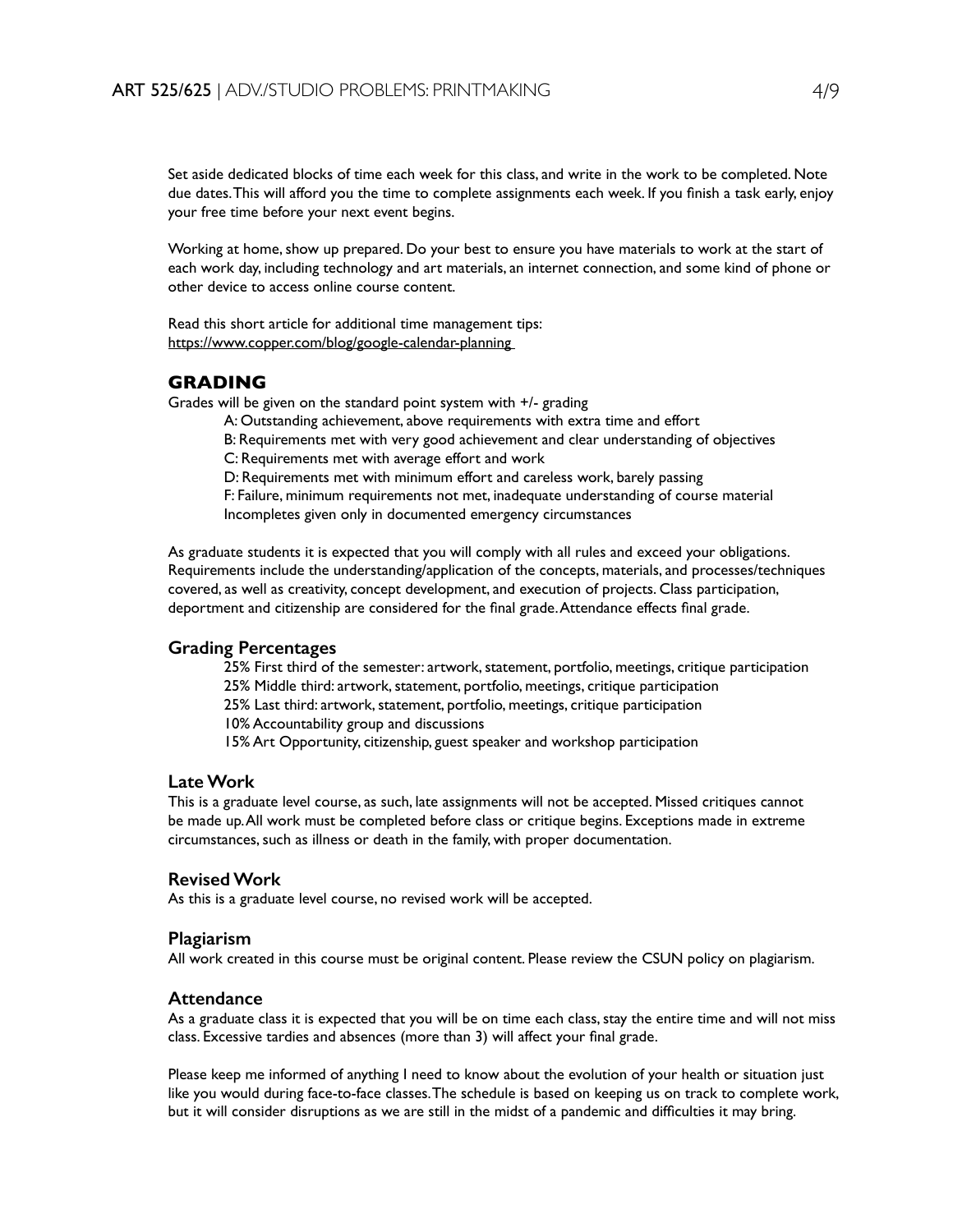## **GENERAL FEEDBACK AND EMAIL RESPONSES**

#### **When is the instructor available?**

I will check email and Canvas periodically M-F between 9am-5pm and respond typically within 48 hours. I will inform you if I am unavailable during the normal workweek. Tuesday mornings I will be available for scheduled 30 minute individual office hour appointments, which can be booked back to back if you require additional time. If you have questions or are struggling please contact me to talk so I can help, either through email, or by signing up for an appointment.

To schedule please visit: www.calendly.com/michelle-rozic/office-hour

#### **How will you receive feedback on your work?**

Each assignment will be submitted and graded through Canvas. Feedback will be given either asynchronously through Canvas or synchronously through individual or group discussion. If this is your first time using Canvas, please visit https://www.csun.edu/it/canvas for tutorials. While online learning is different from face to face learning in many ways, do not hesitate to ask any questions you would normally ask so you don't get behind if you need additional information or feedback. It is up to you to reach out just like you would speak up in the classroom.

#### **Email**

CSUN considers your CSUN email account to be the official means of contacting you. This means that if the University or I send something to this address, we will assume that you received the information and you are consequently responsible for it. If you regularly use another account, please set your CSUN email to forward to your preferred email account.

Before sending an email please check the syllabus or Canvas to see if you can find the answer there. In your email, include the class number, 525/625, in the subject line along with what the message is about. Keep your message professional and concise, using a salutation (opening) and valediction (closing). Please grammar and spell check. Emails will be returned within one to two business days.

#### **Emergencies**

If you have an emergency, please email me with the word EMERGENCY in the subject line as soon as you are safely able to do so.

#### **Resources on Health and Safety Related to Covid-19**

Please see the official University Covid-19 updates page: https://www.csun.edu/covid-19

Check this page frequently, along with your CSUN email, to stay up to date on advisories and expectations. Faculty will follow advisories posted on this page in the administration of course work.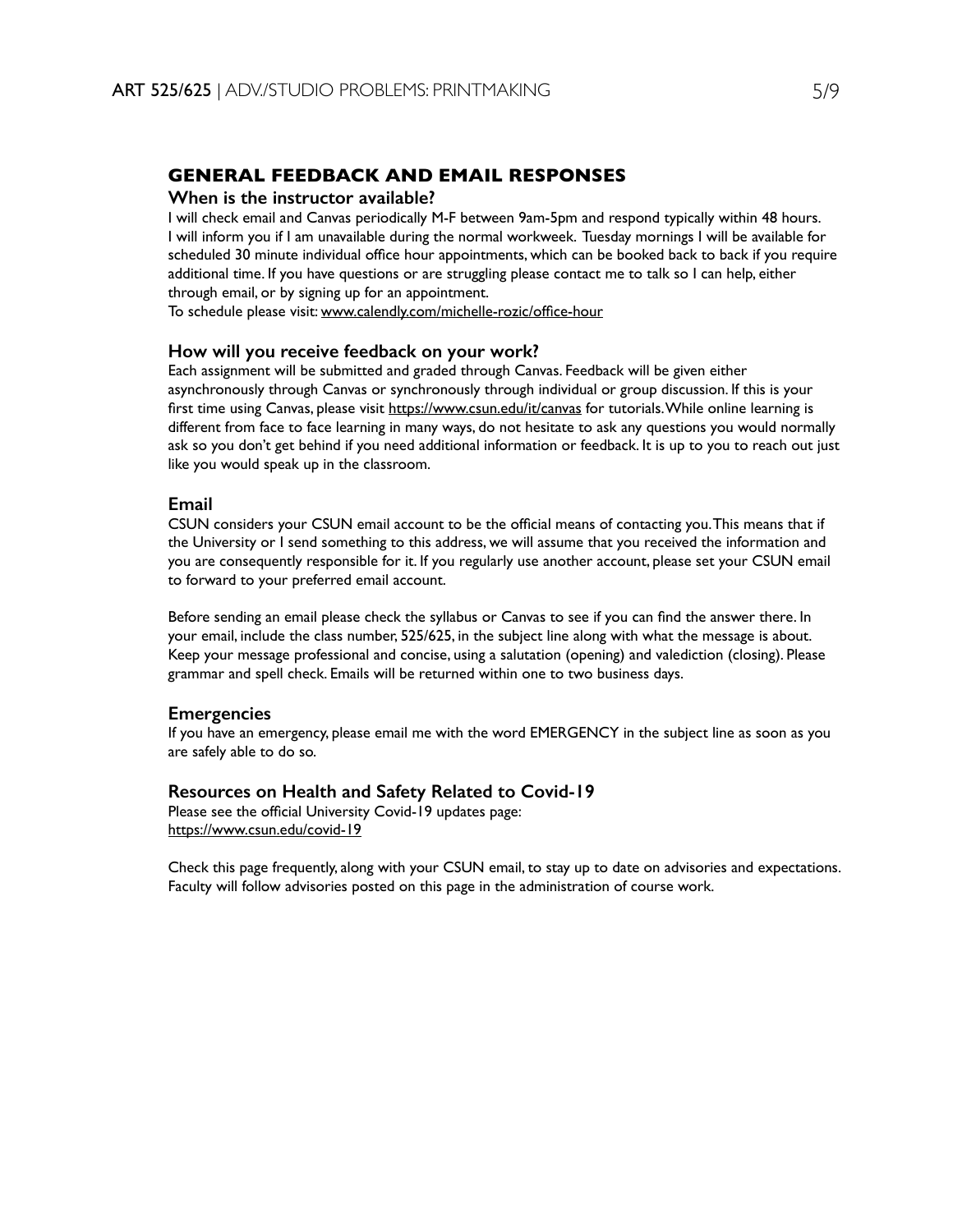### **ZOOM ETIQUETTE**

1. (Group Zoom) **Mute microphone:** Unmute only when talking. The microphone icon is in the lower left corner.

2. **External microphone:** If you have a lot of online courses, you may want to use an external microphone headset for highest hearing and speaking quality.

3. **Video:** When possible, keep video on. Turn off your video if you are talking to someone else, eating, or anything else that may be distracting to other attendees. Contact me if you have concerns.

4. **Use your real name:** A waiting room will be used for zoom meetings. Use your real first and last name so I know who you are to let you into the meeting. Please include your preferred pronouns (i.e. she/her/hers, he/him/his, they/them).

5. **Be on time:** Arrive a few minutes early to test out equipment and get setup.

6. **Chat:** Keep chats related to the course. Remember they are public and a record may be kept.

7. **Raise hand:** Use the raise hand feature if you have a question, or physically raise your hand if your video is on. Once called on, unmute the microphone.

8. **Sign-offs:** If you are speaking, sign-off by saying something like: "I'm done." "Thank you." or "That's all." This will let everyone know you are finished with your comment or question.

9. **Professional attire:** Consider any course zoom or office hour meeting to be a professional meeting and dress as you would for an in person professional meeting. Clothing is required.

10. **Background:** When possible, log into your meeting from a distraction free, quiet environment. Natural day light from the side is flattering. Avoid backlit situations. Scan your space to ensure everything in frame is acceptable for a professional meeting. If you are unable to adjust your space, consider using a virtual background to create a more neutral environment.

11. **Coworkers:** If needed, coworkers (pets, siblings, children, partners, roommates) can attend!

## **CSUN SUPPORT SERVICES FOR STUDENTS**

CSUN has a range of resources to support your academic goals, engagement with campus activities and physical and mental health. I encourage you to browse the links below throughout the semester and the rest of your time at CSUN.

www.csun.edu/dres/studentservices/csun\_resources.php

### **Students with Disabilities**

The California State University does not discriminate on the basis of disability in admission or access to, or treatment or employment in, its programs and activities. If you have a disability and need extra assistance or accommodations with aspects of this course, please register with the Disability Resources and Educational Services (DRES) office or the National Center on Deafness (NCOD). The DRES office is located in Bayramian Hall, room 110 and can be reached at (818) 677-2684. NCOD is located on Bertrand Street in Jeanne Chisholm Hall and can be reached at (818) 677-2611. If you would like to discuss your approved accommodation with me, please contact me to set up an appointment.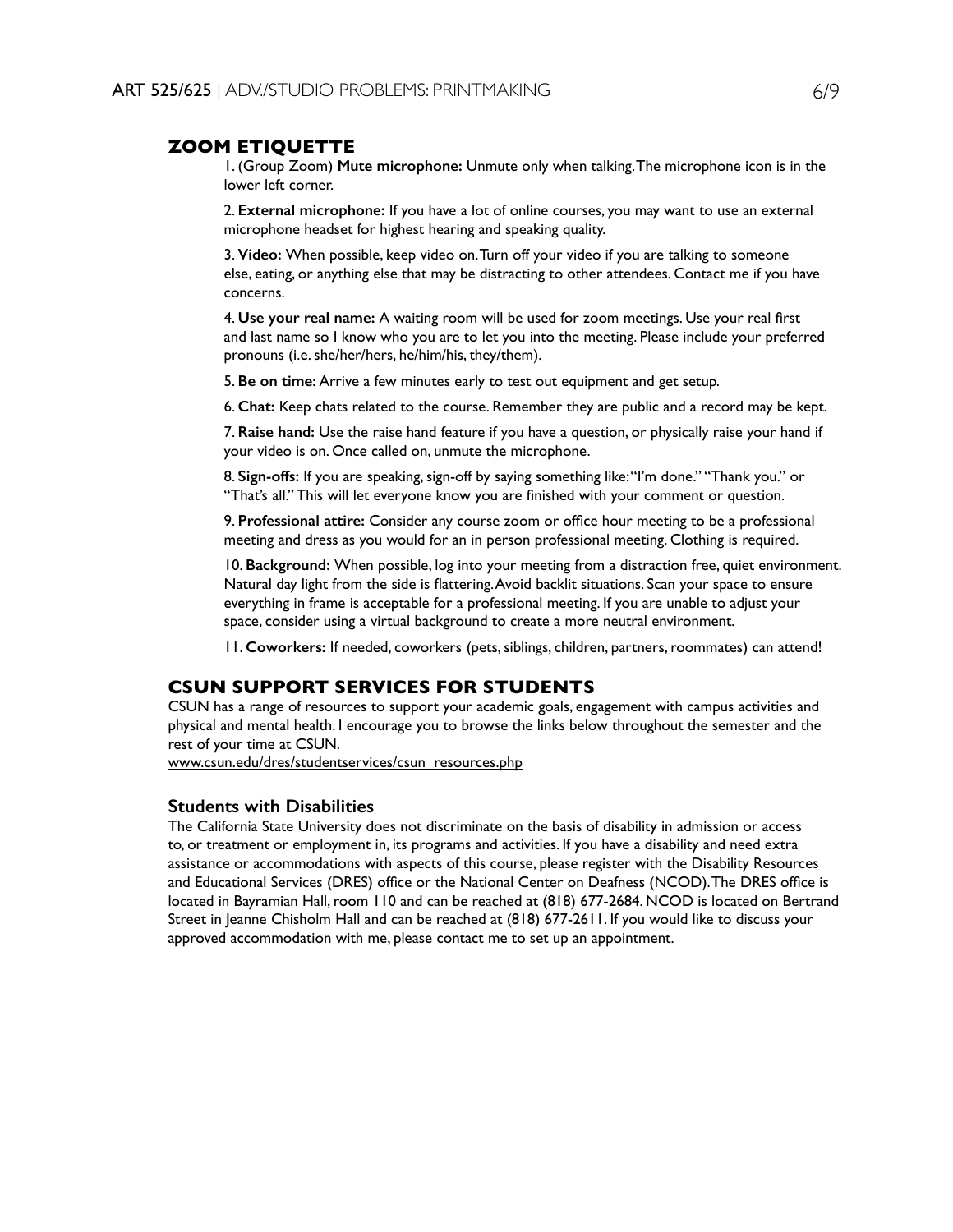## **ART DEPARTMENT GOALS ADDRESSED IN THIS COURSE**

**Basic Skills** Developing a foundation of art knowledge, theories, skills, craftspersonship and technologies, where ideas and concepts are communicated in writing, speaking and art making.

**Art Knowledge** Broadening knowledge of ancient through contemporary art and to develop an understanding of art within theoretical, cultural, and historical contexts.

**Critical Thinking** Analyzing, interpreting, and questioning traditional methodologies and pre-conceived notions of art and art making through the process of generating and solving problems.

**Interdisciplinary Connections** Exploring and engaging in interdisciplinary forms of art making.

**Global Perspectives** Promoting an appreciation and tolerance of diverse perspectives dealing with art, culture, teaching and learning.

**Collaboration** Encouraging both individual and collaborative art experiences among students, faculty, and community.

**Professional Preparation** Developing career paths for various art professions and an understanding of the demands and expectations of those areas.

### **COURSE STUDENT LEARNING OUTCOMES**

Students will learn to understand and speak eloquently about multiple modes of art/art-making through readings, discussions/critiques, and field trips.

Students will develop professional level studio practice as demonstrated through the work they produce.

Students will apply critical thinking and problem solving to successfully work through concepts from inception to completion, with a superior understanding of the relationship of form and content.

Students will demonstrate safe working practices with the materials and equipment used.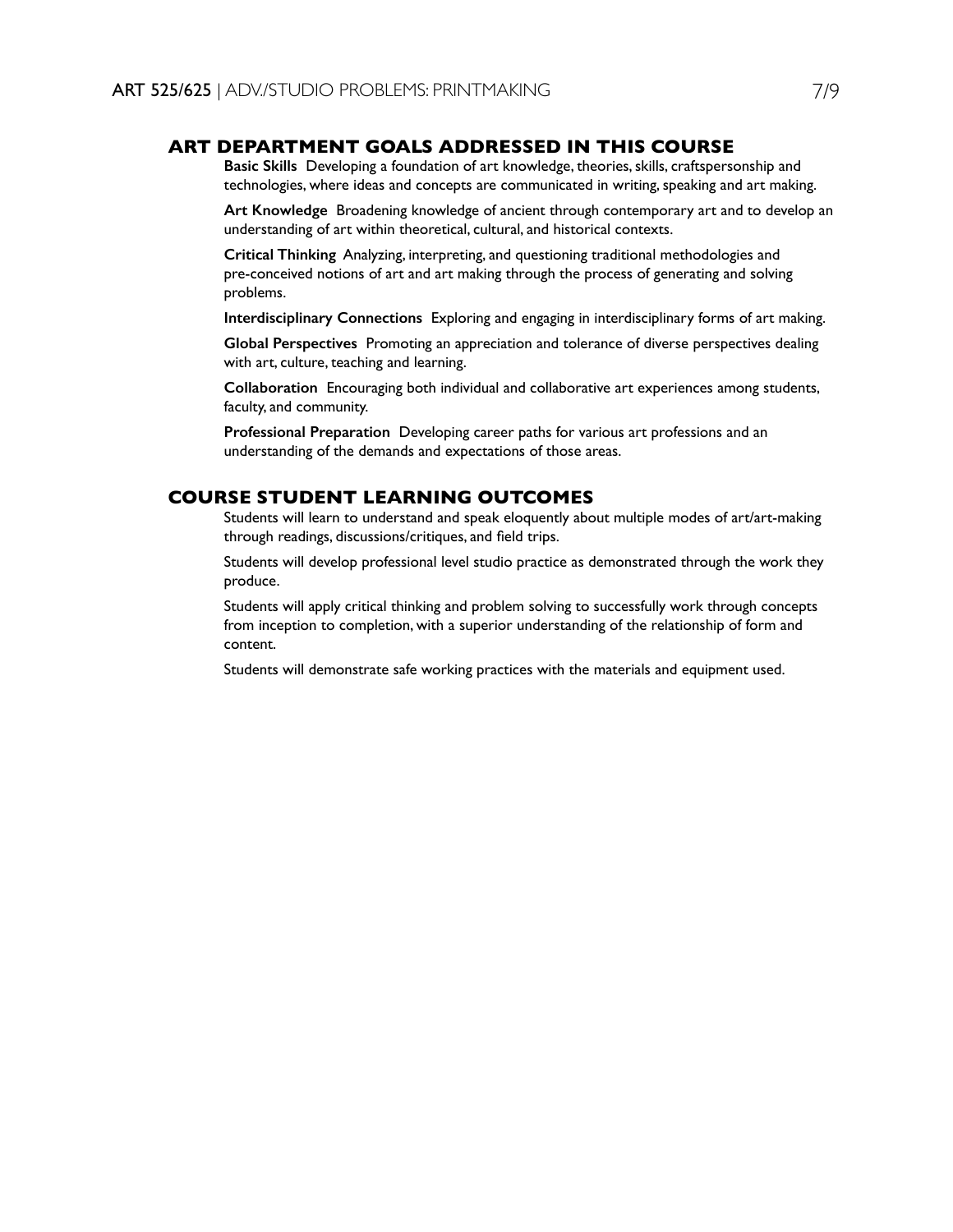## **RECOMMENDED HEALTH AND SAFETY**

#### **1. Wear appropriate protective clothing and equipment.**

- Wear an apron or work shirt.
- Keep long hair tied back. No scarves or dangling items.
- Wear close-toed shoes to protect your feet from injury.
- Wear gloves when using inks/solvents/acids.

#### **2. Use solvents safely.**

• Seek out non-toxic approaches first. Both oil based and water soluble printing inks can be cleaned with a combination of vegetable oil, dish soap, 50% white vinegar/50% water, windex, and rubbing or isopropyl alcohol.

- No solvents in the sink or down the drains.
- Only use solvents in a well-ventilated area.
- If solvents are used, use the LEAST amount that will do the job.

## **3. Wash hands thoroughly before eating. Avoid eating while working.**

• Foods absorb toxic substances from the air and dirty hands carry particles directly into your system.

## **The three routes toxic substances enter the body are inhalation, ingestion, and absorption.**

**INHALATION** of airborne chemicals can affect the nose, upper respiratory tract, and lungs. Upon entering the bloodstream, they affect the blood, bone, heart, brain, and liver.

**INGESTION** can result in an exposure to most of the internal organs and local action on the stomach wall.

**ABSORPTION** (skin contact) causes chemicals to enter through skin into the bloodstream thus affecting some of the most sensitive areas of the body. It also causes allergic reactions and dermatitis from loss of protective skin oils.

Know the health risks of the materials you work with. Each product has a Material Safety Data Sheet, or MSDS, which includes product safety information. These should be reviewed before a product is used.